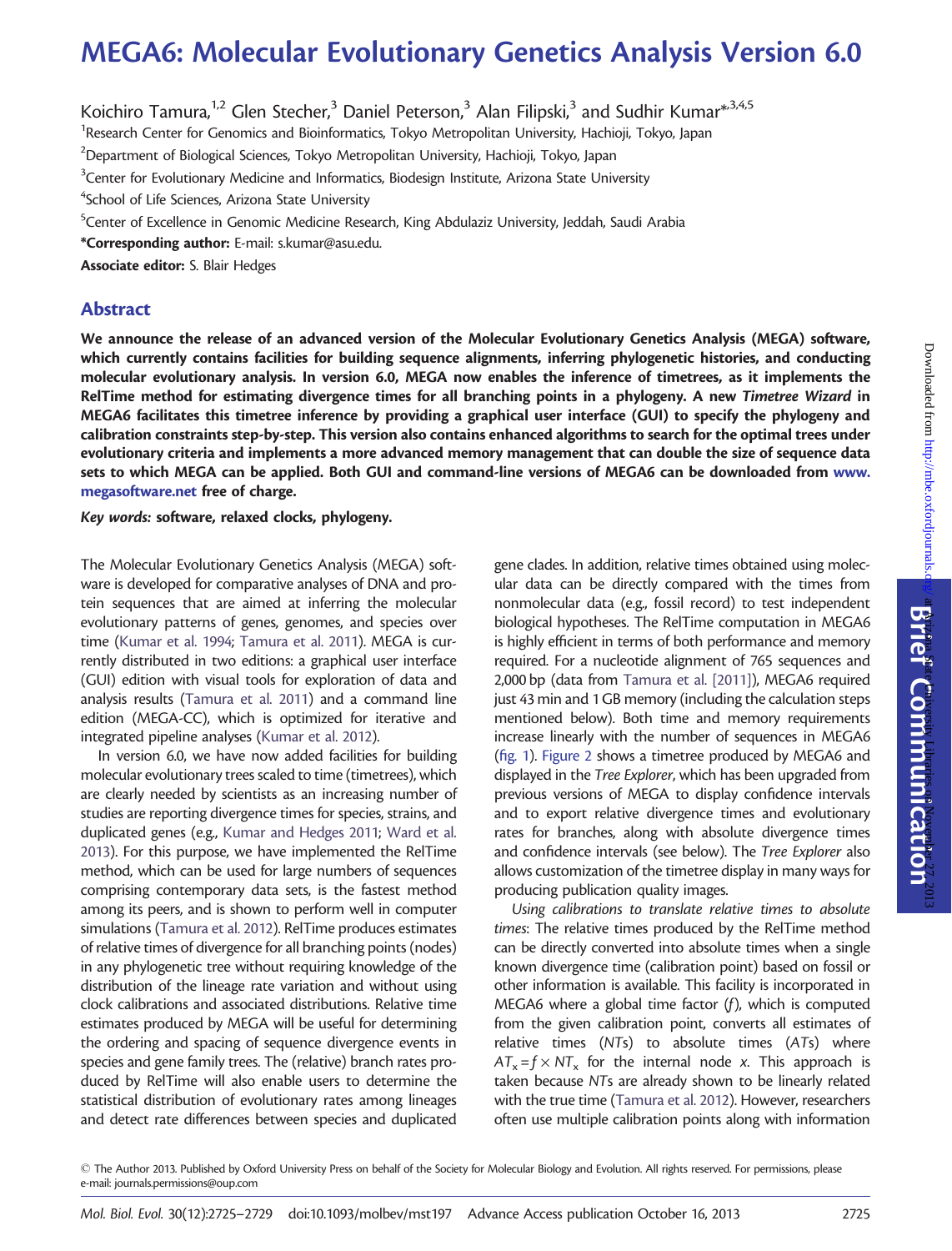<span id="page-1-0"></span>

FIG. 1. Time (A) and memory (B) needed for increasingly larger data sets for timetree calculations in MEGA6. Results shown are from an analysis of a nucleotide sequence alignment of 765 sequences and 2,000 bp. An increasingly larger number of sequences were sampled from this alignment to obtain the computational time (minutes) and computer memory (Megabytes, Mb). The time taken increases polynomially with the number of sequences  $(4\times10^{-95}x^2+2.64\times10^{-2}x$ ; R<sup>2</sup> = 0.99), where x is the number of sequences. However, a linear regression also fits well (0.048x; R<sup>2</sup> = 0.93). Similarly, the memory required increases linearly with the number of sequences (1.52x,  $R^2$  = 0.99). All calculations were performed on the same computer with an Intel Xeon E5-2665 CPU, 128 GB RAM, and running Windows Server 2012 64-bit edition.

on upper and/or lower bounds on one or more calibration points. In order to consider those constraints when estimating f, we have extended the RelTime implementation such that the estimate of  $f$  produces estimates of  $AT$  that satisfy the calibration constraints. In this case, if there are a range of values for f that do not violate the calibration constraints, then the midpoint of that range becomes the estimate of f. If one or more of the ATs fall outside the calibration constraints, then f is set so that their deviation from the constraints is minimized. In this case, NTs for the nodes with estimated ATs are adjusted to satisfy the calibration constraints, such that the estimated ATs for the offending nodes will lie between the minimum and maximum constraint times specified by the user. These adjustments to NTs are followed by re-optimizing all other NTs in the tree recursively using the standard RelTime algorithm. [Figure 2](#page-2-0) shows a timetree display with absolute times in the Tree Explorer, where 95% confidence intervals are shown for each node time (see below).

Confidence intervals for time estimates: MEGA6 also provides confidence intervals for relative and absolute divergence times, which are necessary to assess the uncertainty in the estimated time and test biological hypotheses. In this formulation, variance contributed by the presence of rate variation among lineages ( $V_{\text{R,i}}$ ) is combined with the estimated variance of relative node time ( $V_{NT,i}$ ). We compute  $V_{R,i}$  using the mean of the coefficient of variation of lineage rates over all internal nodes (C<sub>R</sub>). It is obtained by first computing the mean  $(\mu)$ and standard deviation ( $\sigma$ ) of the node-to-tip distance for each internal node in the original tree with branch lengths. Then,  $C_R = \sum [\sigma_i/\mu_i]^2/(n-3)$ , where *n* is the number of sequences. For node i,  $V_{R,i} = (NT_i \times \sqrt{C_R})^2$ . The variance of node height  $(V_{H,i})$  is estimated by the curvature method obtained during the maximum likelihood estimation of branch lengths, and thus relative NTs, for each node. Then, the

2726

variance of NT is  $V(NT_i) = V_{NT,i} + V_{R,i}$ , which is used to generate a 95% confidence interval. The bounds of this interval in terms of relative time are then multiplied by the factor f to provide confidence intervals on absolute times when calibrations are provided. It is important to note that this variance does not incorporate the uncertainty specified in the calibration times by the user through the specifications of minimum and maximum bounds, because the statistical distribution of the calibration uncertainty is rarely known. Therefore, we only use the range of calibration bounds during the estimation of f that converts relative times into absolute times, as described above, but this range does not affect the size of the confidence interval in any other way. In the future, we plan to enhance the estimation of  $f$  when users provide statistical distributions specifying the calibration uncertainty (see also, [Hedges and Kumar 2004\)](#page-4-0).

Timetree Wizard: In practice, the estimation of timetrees can be cumbersome, as one must provide a phylogeny, a sequence data set, and calibration points with constraints. To simplify this process, we have programmed a Timetree Wizard to enable users to provide all of these inputs through an intuitive step-by-step graphical interface. [Figure 3](#page-3-0)A shows a flowchart of the Timetree Wizard, where the user first provides a sequence alignment and a tree topology for use in building a timetree. MEGA6 validates these inputs by mapping (sequence) names in the topology to the names in the alignment data. If the topology contains a subset of sequences present in the alignment, MEGA automatically subsets the sequence data. Additional automatic subsetting of data is provided in the Analysis Preferences Dialog box (see [fig. 3](#page-3-0)E). In the next step, the user has the option to provide calibration constraints by using a new Calibration Editor in MEGA6 where calibration points are specified by 1) point-and-click on individual nodes in the tree display [\(fig. 3](#page-3-0)B), 2) selecting namepairs from dropdown lists such that their most recent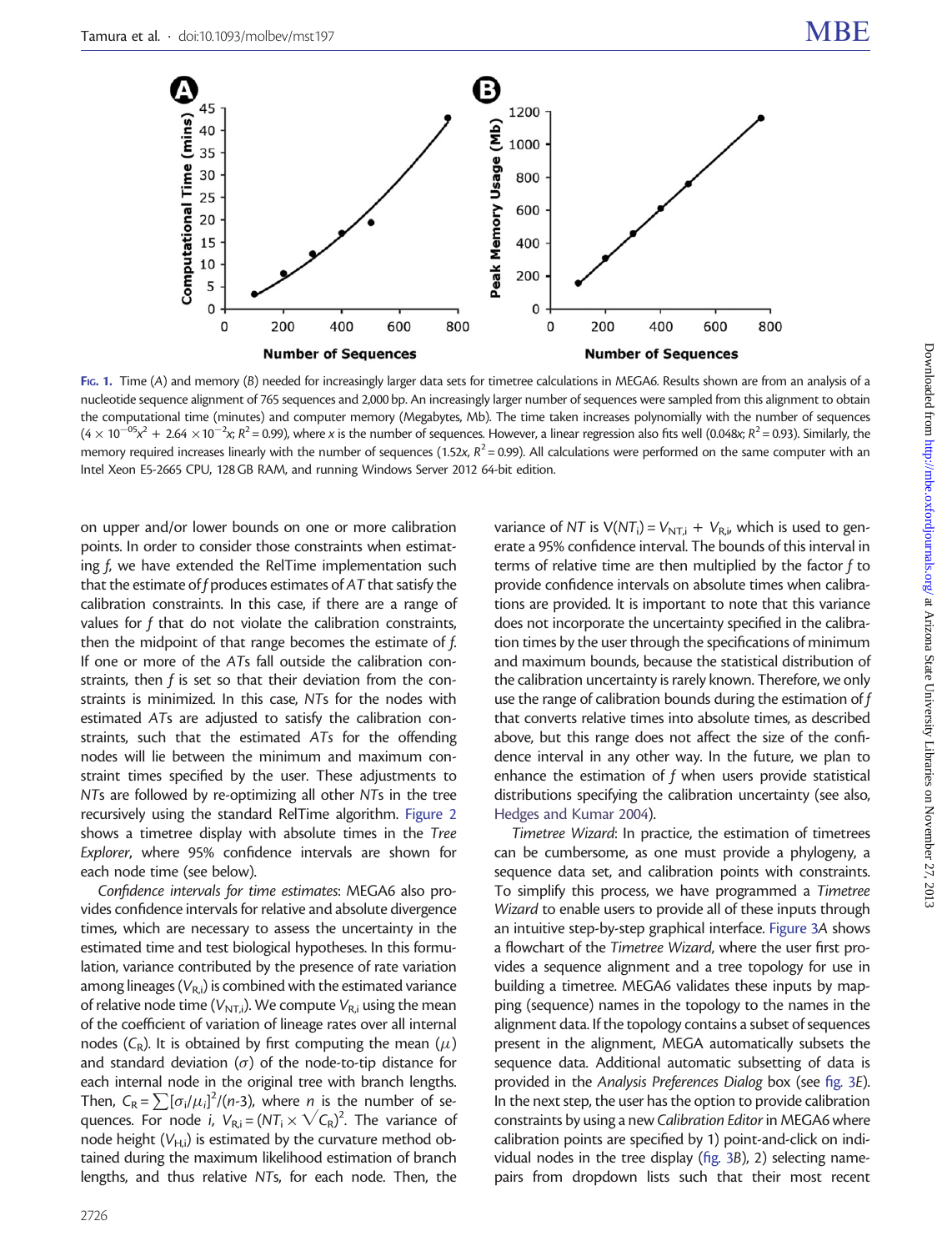<span id="page-2-0"></span>

FIG. 2. (A) Timetree inferred in MEGA6 and shown in the Tree Explorer, where it is displayed with divergence times and their respective 95% confidence intervals. A scale bar for absolute divergence times is shown. (B) An information panel that can be made visible by pressing the icon marked with an "i". When focused on a tree node (left side), it shows the internal node identifier, and absolute or relative divergence time as appropriate; when focused on a branch (right side), it displays the local clock rate as well as the relative branch length. (C) A timetable exported using the displayed timetree, which shows the ancestor–descendant relationship along with relative node times, relative branch rates, absolute divergence times, and confidence intervals. Users can display internal node identifiers in the Tree Explorer as well as internal node names, which can be provided in the input topology file. On pressing the "Caption" in the Tree Explorer menu bar, MEGA produces the following text to inform the user about the methods, choices, and data used. Caption: The timetree shown was generated using the RelTime method. Divergence times for all branching points in the user-supplied topology were calculated using the Maximum Likelihood method based on the General Time Reversible model. Relative times were optimized and converted to absolute divergence times (shown next to branching points) based on user-supplied calibration constraints. Bars around each node represent 95% confidence intervals which were computed using the method described in Tamura et al. (2013). The estimated log likelihood value of the topology shown is 247671.60. A discrete Gamma distribution was used to model evolutionary rate differences among sites (4 categories, +G, parameter = 38.07). The tree is drawn to scale, with branch lengths measured in the relative number of substitutions per site. The analysis involved 446 nucleotide sequences. All positions with less than 95% site coverage were eliminated. That is, fewer than 5% alignment gaps, missing data, and ambiguous bases were allowed at any position. There were a total of 1,048 positions in the final data set. Evolutionary analyses were conducted in MEGA6 (Tamura et al. 2013).

common ancestor on the topology refers to the desired node ([fig. 3](#page-3-0)C), and/or 3) uploading a text file containing calibration constraints in a simple format ([fig. 3](#page-3-0)D). If no calibration constraints are provided, then only relative times and related statistical measurements will be produced by MEGA6, but users still have an option to specify them in the Tree Explorer where the timetree containing relative times is displayed.

The next step in Timetree Wizard is for the user to select various analysis options in the Analysis Preferences Dialog, including the types of substitutions to consider (e.g., nucleotide, codon, or amino acid), evolutionary model describing the substitution pattern, distribution of substitution rates among sites (e.g., uniform or gamma-distributed rates and the presence of invariant sites), options for excluding certain alignment positions, and stringency for merging evolutionary clock rates during timetree analysis. These options are available in a context-dependent manner based on the type of sequence data being used in the analysis (e.g., nucleotide, coding vs. non-coding, or proteins). For coding nucleotide

data, the users may subset the data based on the desired codon positions or ask MEGA to automatically translate codons into amino acids and conduct analysis at the protein sequence level. The data subset options also allow for handling of gaps and missing data, where one can choose to use all the data or exclude positions that contain a few or more gaps or missing data (e.g., Partial Deletion option). The stringency for merging clock rates option indicates the statistical significance to use for deciding conditions in which the ancestor and descendant rates will be the same (rate merging), which is important to reduce the number of rate parameters estimated and to avoid statistical over-fitting. Once these and other options are set, the RelTime computation begins.

Other enhancements in MEGA: In addition to the new timetree system in MEGA6, we have made several other useful enhancements. First, we have added the subtree-pruning-and-regrafting (SPR) algorithm to search for the optimal tree under the maximum likelihood (ML) and maximum parsimony (MP) criteria [\(Swofford 1998;](#page-4-0) [Nei and Kumar 2000](#page-4-0)). In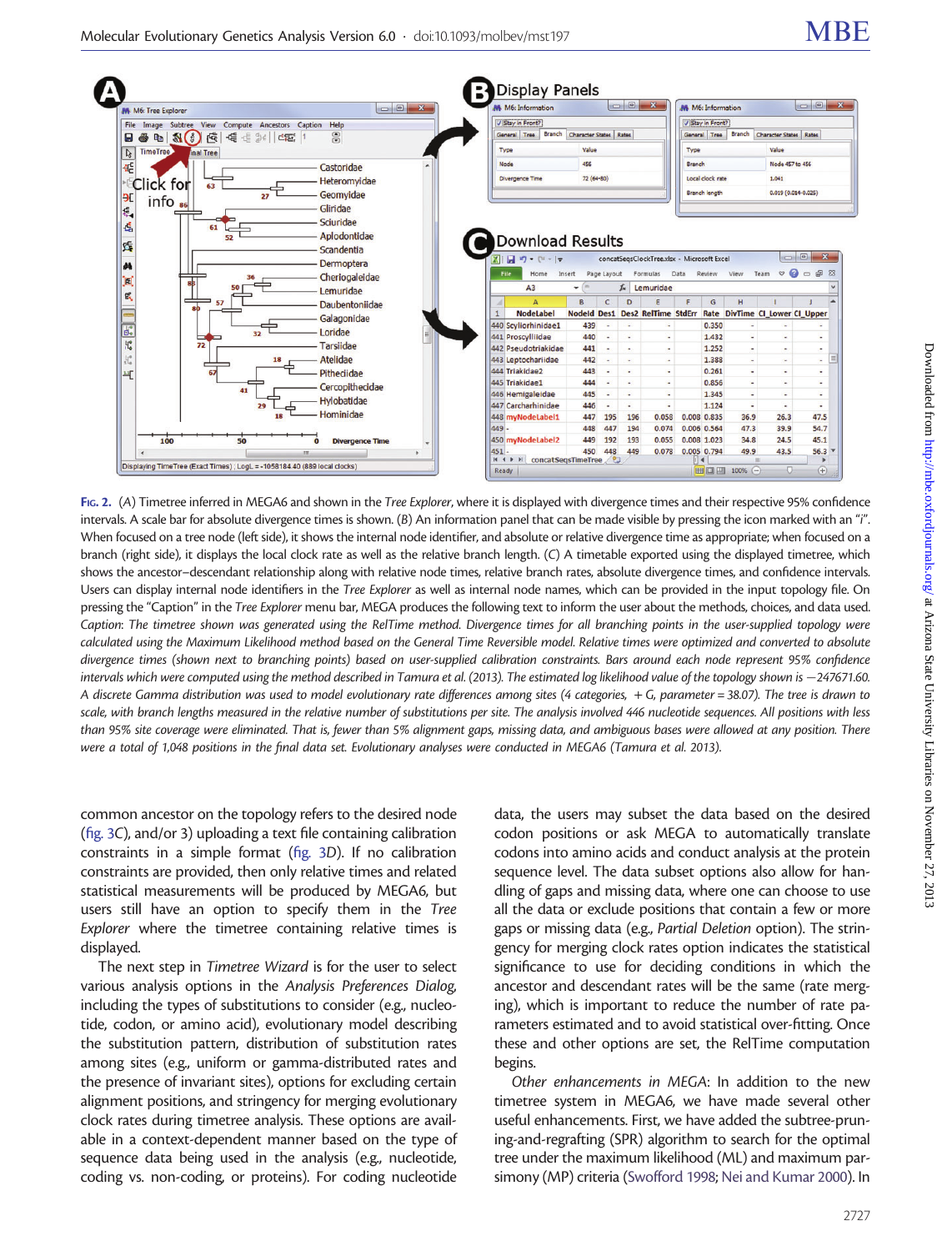<span id="page-3-0"></span>

FIG. 3. (A) The flowchart of the Timetree Wizard. When launching the timetree analysis, a user first provides a data file containing a sequence alignment and another file containing a phylogeny (topology). (B) The Calibration Editor is invoked when the user needs to specify calibration constraints, which contains facilities to mark calibrations on top of the user-specified topology. (C) Users may also specify calibrations selecting two sequence names whose most recent common ancestor (MRCA) points to the node to use for calibration. (D) The user may also upload constraints via formatted text files for which two types of formats are supported. In one, the calibration time constraints and the names of two taxa whose MRCA is the node to calibrate are given (panel C style). In the second, a node name in addition to the time constraints is given and this node name matches an internal node label that is included in the Newick tree file that contains the topology that is used for the timetree analysis. (E) Analysis Preferences Dialog enables the user to select methods, models, and data subset options.

addition, the tree-bisection-and-regrafting (TBR) algorithm is now included to search for the MP trees. These algorithms replace the close-neighbor-interchange (CNI) approach and allow for a more exhaustive search of the tree space ([Swofford 1998;](#page-4-0) [Nei and Kumar 2000\)](#page-4-0). These algorithms were tested on simulated data sets that were analyzed in [Tamura et al. \(2011\).](#page-4-0) The final trees produced by SPR heuristic search were, on average, more optimal than the true tree, a phenomenon explained by [Nei et al. \(1998\).](#page-4-0) Therefore, MEGA6 heuristic searches are expected to perform well in practical data analysis.

We have also upgraded MEGA source code to increase the amount of memory that MEGA can address in 64-bit computers, where it can now use up to 4 GB memory, which is twice its previous limit. The source code upgrade has also increased the canvas size in Tree Explorer, which can now render trees with as many as 4,000 taxa. Finally, we have implemented a usage analytics system to assess options and analyses that are the most used. At the time of

installation, users have a choice to participate in this effort, where we wish to generate a better understanding of the needs of the user community for prioritizing future developments. For the future, we have already planned the release of a full 64-bit version of MEGA as well as support for partitioned ML phylogenetic analyses. An outcome of this effort is a 64-bit command-line version of MEGA6 that supports the timetree analysis, which can be downloaded from [www.mega](www.megasoftware.net/reltime) [software.net/reltime](www.megasoftware.net/reltime) (last accessed October 19, 2013) and used for very large sequence data sets.

## Acknowledgments

We thank Oscar Murillo for extensive help in testing the RelTime computations. We would also like to thank Sayaka Miura, Anna Freydenzon, Mike Suleski, and Abediyi Banjoko for their invaluable feedback. This work was supported from research grants from National Institutes of Health (HG002096-12 to S.K. and HG006039-03 to A.F.) and Japan